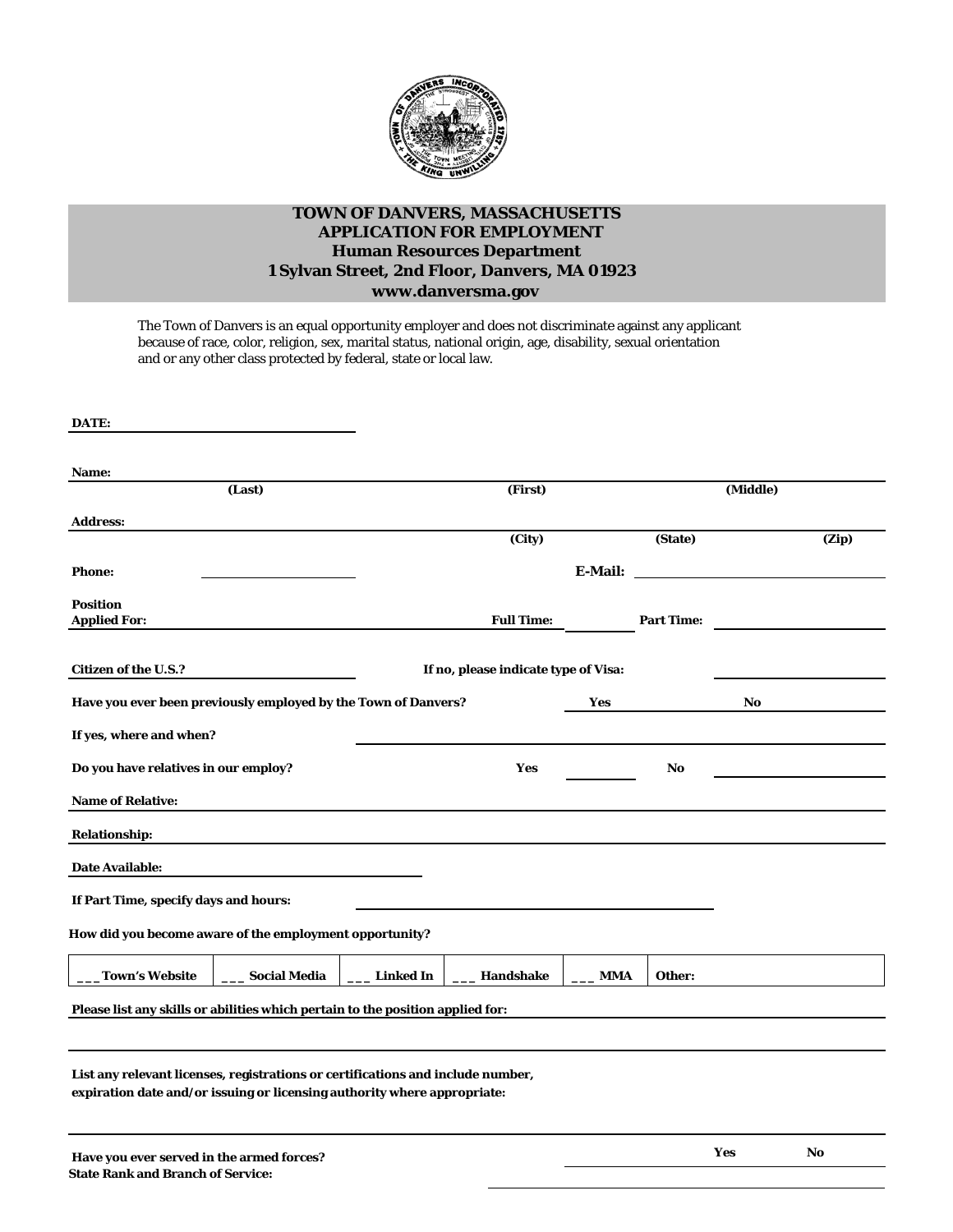## **Special Training:**

## **EDUCATION**

|                                            | No. Yrs.                                                  | Did You<br>Attended Graduate | <b>Area of Study</b>                                                          | <b>Degree Held</b>         |
|--------------------------------------------|-----------------------------------------------------------|------------------------------|-------------------------------------------------------------------------------|----------------------------|
| <b>High School</b>                         |                                                           |                              |                                                                               |                            |
| <b>College/University</b>                  |                                                           |                              |                                                                               |                            |
| <b>Graduate School</b>                     |                                                           |                              |                                                                               |                            |
| Other (Trade, Business, etc.)              |                                                           |                              |                                                                               |                            |
| <b>Area of Special Study or Research:</b>  |                                                           |                              |                                                                               |                            |
| <b>Apprenticeship Served or Completed:</b> |                                                           |                              |                                                                               |                            |
| <b>Special Honors Received If Any:</b>     |                                                           |                              |                                                                               |                            |
| <b>EMPLOYMENT HISTORY</b>                  |                                                           |                              |                                                                               |                            |
| <b>Name &amp; Address of Employer</b>      | <b>Dates Employed</b>                                     |                              | <b>Position</b>                                                               | <b>Reason For Leaving</b>  |
|                                            | From:                                                     |                              |                                                                               |                            |
|                                            | To:                                                       |                              |                                                                               |                            |
|                                            |                                                           |                              |                                                                               |                            |
|                                            | From:                                                     |                              |                                                                               |                            |
|                                            | To:                                                       |                              |                                                                               |                            |
|                                            | From:                                                     |                              |                                                                               |                            |
|                                            | To:                                                       |                              |                                                                               |                            |
| May we contact employers listed above?     | <b>Yes</b>                                                | No                           |                                                                               |                            |
| <b>REFERENCES:</b>                         | supervisors who can comment on your past job performance. |                              | Please provide three (3) professional references. References should be former |                            |
| <b>Name</b>                                | <b>Address</b>                                            |                              | Relationship                                                                  | <b>Contact Information</b> |
|                                            |                                                           |                              |                                                                               |                            |
|                                            |                                                           |                              |                                                                               |                            |
|                                            |                                                           |                              |                                                                               |                            |

## **APPLICANT'S CERTIFICATION:**

I understand that all statements made in this application are true and complete under pains and penalties of perjury. I authorize the Town of Danvers to investigate all statements made as part of this application and to secure any necessary information from all prior employers, references, academic institutions and law enforcement agencies. I release all of those persons, employer references, academic institutions and law enforcement agencies from any and all liability arising from providing and receiving information about my employment history, academic credentials, qualifications or criminal record. I understand that any false answers, statements or misrepresentations by omission made by me as part of my application will be sufficient for rejection of my application or for my immediate dismissal should such falsification of information be discovered after I am employ of the Town of Danvers. I understand that federal law prohibits the employment of unauthorized unauthorized aliens and all persons hired by the Town of Danvers must submit satisfactory proof of employment authorization and identity. Failure to submit such satisfactory proof will result in denial of employment. If offered a position with the Town of Danvers, I understand that as a condition of employment, I may be required to furnish additional or updated medical